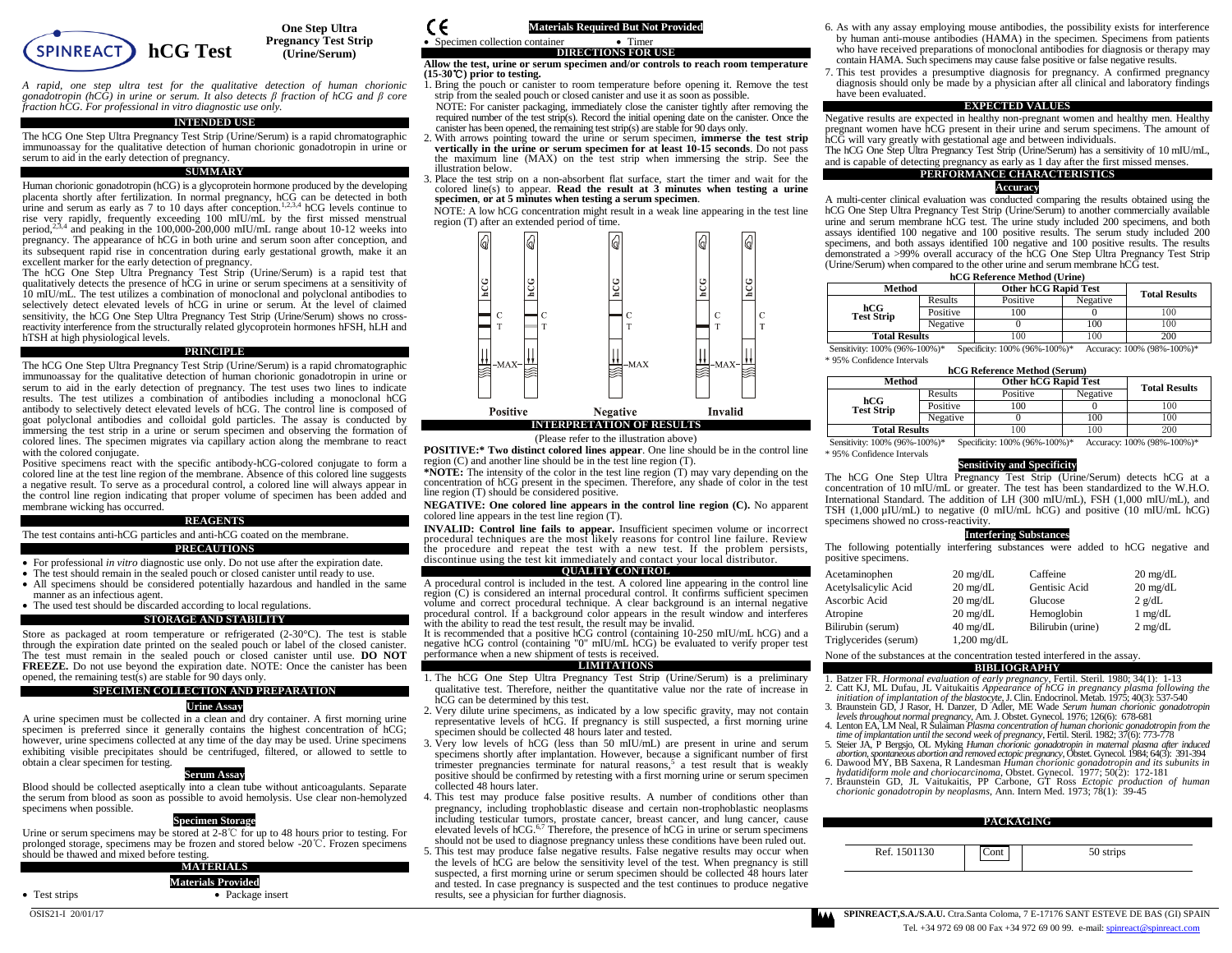

*Prueba rápida para la detección cualitativa de gonadotropina coriónica humana (hCG) en orina o suero.* Detecta también la fracción β hCG y β core hCG. *Solo para uso profesional de diagnóstico in vitro.*

#### **USO INDICADO**

La Prueba Ultra hCG de Embarazo en Un Solo Paso en Tira (Orina/Suero) es un inmunoensayo cromatográfico rápido para la detección cualitativa de la Gonadotropina Coriónica humana en orina o suero, para el diagnóstico precoz del embarazo.

## **RESUMEN**

La Gonadotropina Coriónica humana (hCG) es una hormona glucoproteica producida por la placenta en desarrollo poco después de la fertilización. En el embarazo humano, la hCG<br>puede detectarse tanto en orina como en suero ya a los 7-10 días de la concepción.<sup>1,2,3,4</sup> Los niveles de hCG continúan aumentando muy rápidamente, superando las 100 mUI/ml tras la primera falta 2,3,4 y alcanzando el máximo en torno a 100.000-200.000 mUI/ml a las 10-12 semanas de embarazo. La aparición de hCG en orina y suero poco después de la concepción y su posterior aumento rápido durante el principio de la gestación convierten a esta hormona en un excelente marcador para la detección precoz del embarazo.

La Prueba Ultra hCG de Embarazo en Un Solo Paso en Tira (Orina/Suero) es una prueba rápida que detecta cualitativamente la presencia de hCG en una muestra de orina o suero con una sensibilidad de 10 mUI/ml. La prueba utiliza una combinación de anticuerpos monoclonales y policlonales para detectar selectivamente los niveles elevados de hCG en orina o suero. Con el nivel de sensibilidad mencionado, la Prueba Ultra hCG de Embarazo en Un Solo Paso en Tira (Orina/Suero) no muestra interferencias cruzadas con otras hormonas glucoproteicas estructuralmente relacionadas, FSH, LH y TSH, en niveles fisiológicos altos.

# **PRINCIPIO**

La Prueba Ultra hCG de Embarazo en Un Solo Paso en Tira (Orina/Suero) es un inmunoensayo cromatográfico rápido para la detección cualitativa de la Gonadotropina Coriónica humana en orina o suero, para el diagnóstico precoz del embarazo. La prueba utiliza dos líneas para indicar los resultados. La línea de la prueba utiliza una combinación de anticuerpos que incluyen un anticuerpo monoclonal hCG para detectar selectivamente niveles elevados de hCG. La línea de control está compuesta por anticuerpos policlonales de cabra y partículas coloidales de oro. El ensayo se realiza sumergiendo la tira de análisis en una muestra de suero al pocillo y observando la formación de las líneas de color. La muestra migra por acción capilar por la membrana para reaccionar con el conjugado de color.

Las muestras positivas reaccionan con el conjugado de color del anticuerpo específico anti-hCG para formar una línea de color en la región de la línea de la prueba de la membrana. La ausencia de esta línea de color sugiere un resultado negativo. Para servir como control del procedimiento, siempre aparecerá una línea de color en la región de la línea de control, si la prueba se ha realizado correctamente.

## **REACTIVOS**

#### La tira de análisis contiene partículas anti-hCG y anti-hCG que recubren la membrana. **PRECAUCIONES**

 Solo para uso diagnóstico profesional *in vitro*. No utilizar después de la fecha de caducidad.

 La prueba deberá mantenerse en la bolsa sellada o el envase cerrado hasta el momento de su utilización.

- Todas las muestras deberían considerar se potencialmente peligrosas y manipularse como si se tratara de un medio infeccioso.
- La prueba, una vez utilizado, debe desecharse de acuerdo con las regulaciones locales. **ALMACENAMIENTO Y ESTABILIDAD**

Almacenar tal como esta empaquetado en la bolsa sellada a temperatura ambiente o refrigerado (2-30°C). La prueba es estable hasta la fecha de caducidad imprimida en la bolsa sellada o la etiqueta del envase cerrado. La prueba haber de permanecer en la bolsa sellada o el envase cerrado hasta el momento de su utilización. **NO CONGELAR.** No utilizar después de la fecha de caducidad. NOTA: En cuanto el envase se ha abierto, las pruebas restantes quedan estables durante 90 días solamente.

# **OBTENCIÓN Y PREPARACIÓN DE LA MUESTRA**

# **Valoración en Orina**

Se debe tomar una muestra de orina en un envase limpio y seco. Se prefiere la primera muestra de orina de la mañana, ya que contiene generalmente la concentración más alta de hCG; sin embargo, se pueden usar muestras de orina recogidas en cualquier momento del día. Las muestras de orina que presenten precipitados visibles se deberán centrifugar, filtrar o dejar posar para obtener una muestra transparente para la realización de la prueba.

## **Valoración en Suero**

La sangre se extraerá asépticamente en un tubo limpio sin anticoagulantes. Separar el suero de la sangre en cuanto sea posible, para evitar la hemólisis. Siempre que sea posible, usar muestras transparentes no hemolizadas.

# **Almacenamiento de las Muestras**

Las muestras de orina o suero se pueden almacenar a 2-8°C hasta un periodo de 48 horas previas a su valoración. Para un almacenamiento más prolongado, las muestras se deben congelar y almacenar a menos de -20°C. Las muestras que hayan sido congeladas, deben descongelarse y proceder a su agitación para lograr una buena mezcla antes de su utilización.

## **MATERIALES**

**Material Suministrado**

Tiras Ficha técnica

**Material Requerido no suministrado** • Contenedor para la recogida de muestra • Cronómetro

**INSTRUCCIONES DE USO**<br>Deje que la tira, la muestra de orina o suero y/o los controles alcancen la **temperatura ambiente (15-30°C) antes de realizar la prueba.**

1. Dejar estabilizar la bolsa o envase a temperatura ambiente antes de abrirla. Extraiga la tira de la bolsa sellada o el envase cerrado y úsela en cuanto sea posible.

NOTA: Para el embalaje del envase, cierre inmediatamente el envase después de extraer el número necesario de tiras. Registre la fecha de apertura inicial del envase. En cuanto se ha abierto el envase, las tiras sobrantes quedan estables durante 90 días solamente. 2. Con las flechas señalando hacia la muestra de orina o suero, **sumerja la tira** 

**verticalmente en la muestra de orina o suero al menos durante 10-15 segundos.** No sumergir por encima de la línea máxima (MAX) de la tira. Véase la siguiente ilustración.

3. Coloque la tira en una superficie plana no absorbente, ponga en marcha el cronómetro y espere hasta que aparezcan una o dos líneas coloreadas. **Lea el resultado a los 3 minutos cuando se analice una muestra de orina o a los 5 minutos cuando se analice una muestra de suero.**

NOTA: Una concentración baja de hCG podría dar lugar, después de un periodo de tiempo prolongado, a la aparición de una débil línea en la región de la prueba (T).

## **INTERPRETACIÓN DE LOS RESULTADOS**



**POSITIVO:\* Aparecen dos líneas coloreadas distintas.** Una línea quedará en la región de control (C) y otra línea quedará en la región de la prueba (T).

**\*NOTA:** La intensidad del color de la línea de la región de la prueba (T) puede variar dependiendo de la concentración de hCG presente en la muestra. Por lo tanto, cualquier coloración, por muy débil que sea ésta, en la línea de la región de la prueba (T) deberá considerarse positiva.

**NEGATIVO: Una línea coloreada aparece en la región de control (C).** No aparece ninguna línea coloreada en la región de la prueba (T).

**NO VÁLIDO: No aparece la línea de control.** Un volumen de la muestra insuficiente o una técnica incorrecta son las razones más frecuentes del fallo de la línea de control. Revise el procedimiento y repita la prueba con una nueva tira. Si el problema persiste, deje de utilizar ese kit inmediatamente y contacte con el distribuidor.

#### **CONTROL DE CALIDAD**

Se incluyen un control interno del procedimiento en la prueba. La línea coloreada que aparece en la región de control (C) actúa como control interno del procedimiento. Confirma que hay suficiente volumen de muestra y que la técnica empleada es la correcta. Un fondo claro es un control interno negativo del procedimiento. Si aparece un fondo de color en la ventana de resultados que interfiere con la posibilidad de leer los resultados de la prueba, estos pueden ser no válidos.

Se recomienda evaluar un control positivo de hCG (que contenga 10-250 mUI/ml de hCG) y un control negativo (con "0" mUI/ml de hCG) para verificar el comportamiento adecuado de la prueba cada vez que se reciba un nuevo envío de kits.

#### **LIMITACIONES**

- 1. La Prueba Ultra hCG de Embarazo en Un Solo Paso en Tira (Orina/Suero) es una prueba cualitativa preliminar, por lo tanto, no se puede determinar ni el valor cuantitativo ni la tasa de incremento de hCG con este método.
- 2. Las muestras muy diluidas, que vienen indicadas por una densidad específica baja, pueden no contener niveles representativos de hCG. Si se sigue sospechando un embarazo, se recogerá la primera orina de la mañana 48 horas después, y se repetirá la prueba.

3. Poco tiempo después de la implantación hay niveles muy bajos de hCG (menos de 50 mUI/ml) en las muestras de orina y suero. Sin embargo, como un número importante de embarazos terminan en el primer trimestre por causas naturales,<sup>5</sup> una prueba con resultado positivo débil se confirmará volviendo a estudiar otra muestra con la primera orina de la mañana o una muestra de suero obtenidas 48 horas después.

4. Esta prueba puede producir resultados falsos positivos. Hay varias situaciones, además del embarazo, que dan lugar a niveles altos de  $\hbar \text{CG}, ^{67}$  como son la enfermedad trofoblástica y ciertas neoplasias no trofoblásticas, como tumores testiculares, cáncer de próstata, cáncer de mama y cáncer de pulmón. Por lo tanto, la presencia de hCG en una muestra de orina o suero no se usará para diagnosticar un embarazo a menos que se hayan descartado estas afecciones.

5. Esta prueba puede producir resultados falsos negativos cuando los niveles de hCG se encuentren por debajo del nivel de sensibilidad de la prueba. Si se sigue sospechando un embarazo, se recogerá la primera orina de la mañana o una muestra de suero 48 horas después, y se repetirá la prueba. En caso de sospecha de embarazo y continuos resultados negativos, el medico confirmará el diagnóstico con resultados clínicos y analíticos.

6. Como en cualquier ensayo que emplee anticuerpos de ratón, existe la posibilidad de interferencias con anticuerpos anti-ratón humanos (HAMA) presentes en la muestra.

Las muestras de pacientes que hayan recibido preparados con anticuerpos monoclonales para diagnóstico o terapia, pueden contener HAMA. Tales muestras pueden dar lugar a resultados falsos positivos o falsos negativos.

7. Esta prueba proporciona un diagnóstico de presunción del embarazo. El médico sólo establecerá un diagnóstico confirmado del embarazo después de evaluar todos los resultados clínicos y analíticos.

#### **VALORES ESPERADOS**

Se esperan valores negativos en mujeres sanas no gestantes y en varones sanos. Las mujeres sanas gestantes presentan hCG en sus muestras de orina y suero. La cantidad de hCG variará mucho con el tiempo de gestación y entre distintas mujeres.

La Prueba Ultra hCG de Embarazo en Un Solo Paso en Tira (Orina/Suero) tiene una sensibilidad de 10 mUI/ml, y puede detectar un embarazo ya en el primer día de la falta.

# **CARACTERISTUCAS TÉCNICAS**

# **Exactitud**

Se realizó una evaluación en numerosos centros en la que se compararon los resultados obtenidos usando la Prueba Ultra hCG de Embarazo en Un Solo Paso en Tira (Orina/Suero) y otra prueba comercial de membrana para la determinación de hCG en orina y suero. El estudio en orina incluyó 200 muestras y ambos métodos de análisis identificaron 100 resultados negativos y 100 positivos. El estudio en suero incluyó 200 muestras y ambos métodos identificaron 100 resultados negativos y 100 positivos. Los resultados demostraron una exactitud > del 99% para la Prueba Ultra hCG de Embarazo en Un Solo Paso en Tira (Orina/Suero) cuando se comparó con la otra prueba en membrana de hCG en orina y suero.

#### **Método de referencia hCG (en orina)**

| Método                  |            | Otra prueba rápida de hCG |          | Total             |
|-------------------------|------------|---------------------------|----------|-------------------|
|                         | Resultados | Positivo                  | Negativo | <b>Resultados</b> |
| Prueba hCG<br>en Tira   | Positivo   | 100                       |          | 100               |
|                         | Negativo   |                           | 100      | 100               |
| <b>Total Resultados</b> |            | 100                       | 100      | 200               |

**Total Resultados** 100 100 100 200<br>
Sensibilidad: 100% (96%-100%)\* Especificidad: 100% (96%-100%)\* Precisión: 100% (98%-100%)\* \* 95% Fiabilidad

| Método de referencia hCG (en suero)<br>Otra prueba rápida de hCG |            |          |          |                   |  |
|------------------------------------------------------------------|------------|----------|----------|-------------------|--|
| Método                                                           | Total      |          |          |                   |  |
| Prueba hCG                                                       | Resultados | Positivo | Negativo | <b>Resultados</b> |  |
| en Tira                                                          | Positivo   | 100      |          | 100               |  |
|                                                                  | Negativo   |          | 100      | 100               |  |
| <b>Total Resultados</b>                                          |            |          | 100      | 200               |  |

**Total Resultados** 100 100 100 200<br>
Sensibilidad: 100% (96%-100%)\* Especificidad: 100% (96%-100%)\* Precisión: 100% (98%-100%)\* \* 95% Fiabilidad

# **Sensibilidad y Especificidad**

La Prueba Ultra hCG de Embarazo en Un Solo Paso en Tira (Orina/Suero) detecta hCG en una concentración de 10 mUI/ml o mayores. La prueba ha sido estandarizada de acuerdo con las normas del W.H.O. International Standard de la OMS. La adición de LH  $(300 \text{ mU/m})$ , FSH  $(1.000 \text{ mU/m})$  v TSH  $(1.000 \text{ uU/m})$  a muestras negativas (0 mUI/ml hCG) y positivas (10 mUI/ml hCG) no mostró una reactividad cruzada.

#### **Interferencias con otras Sustancias**

Se añadieron las siguientes sustancias que podrían provocar interferencias en muestras negativas y positivas de hCG.

| Acetaminofenona                                                                                                    | $20 \text{ mg/dl}$ | Cafeína               | $20 \text{ mg/dl}$ |
|--------------------------------------------------------------------------------------------------------------------|--------------------|-----------------------|--------------------|
| Ácido Aceltilsalicílico                                                                                            | $20 \text{ mg/dl}$ | Ácido Gentísico       | $20 \text{ mg/dl}$ |
| Ácido Ascórbico                                                                                                    | $20 \text{ mg/dl}$ | Glucosa               | $2$ g/dl           |
| Atropina                                                                                                           | $20 \text{ mg/dl}$ | Hemoglobina           | $1 \text{ mg/dl}$  |
| Bilirrubina (en suero)                                                                                             | $40 \text{ mg/dl}$ | Bilirrubina (enorina) | $2 \text{ me/dl}$  |
| Ninguna de las sustancias anteriores en las concentraciones indicadas provocaron<br>interferencias en el análisis. |                    |                       |                    |

**BIBLIOGRAFIA**

- 1. Batzer FR. *Hormonal evaluation of early pregnancy*, Fertil. Steril*.* 1980; 34(1): 1-13 2. Catt KJ, ML Dufau, JL Vaitukaitis *Appearance of hCG in pregnancy plasma following the initiation of*
- *implantation of the blastocyte*, J. Clin. Endocrinol. Metab. 1975; 40(3): 537-540 3. Braunstein GD, J Rasor, H. Danzer, D Adler, ME Wade *Serum human chorionic gonadotropin levels*
- *throughout normal pregnancy*, Am. J. Obstet. Gynecol*.* 1976; 126(6): 678-681 4. Lenton EA, LM Neal, R Sulaiman *Plasma concentration of human chorionic gonadotropin from the time of*
- *implantation until the second week of pregnancy*, Fertil. Steril*.* 1982; 37(6): 773-778
- 5. Steier JA, P Bergsjo, OL Myking *Human chorionic gonadotropin in maternal plasma after induced abortion, spontaneous abortion and removed ectopic pregnancy*, Obstet. Gyneco*l.* 1984; 64(3): 391-394
- 6. Dawood MY, BB Saxena, R Landesman *Human chorionic gonadotropin and its subunits in hydatidiform mole and choriocarcinoma*, Obstet. Gynecol*.* 1977; 50(2): 172-181
- 7. Braunstein GD, JL Vaitukaitis, PP Carbone, GT Ross *Ectopic production of human chorionic gonadotropin by neoplasms*, Ann. Intern Med. 1973; 78(1): 39-45 **PRESENTACION**

|              | <b>TAPPINTALIA</b> |          |  |
|--------------|--------------------|----------|--|
| Ref. 1501130 |                    | 50 tiras |  |

 $\epsilon$